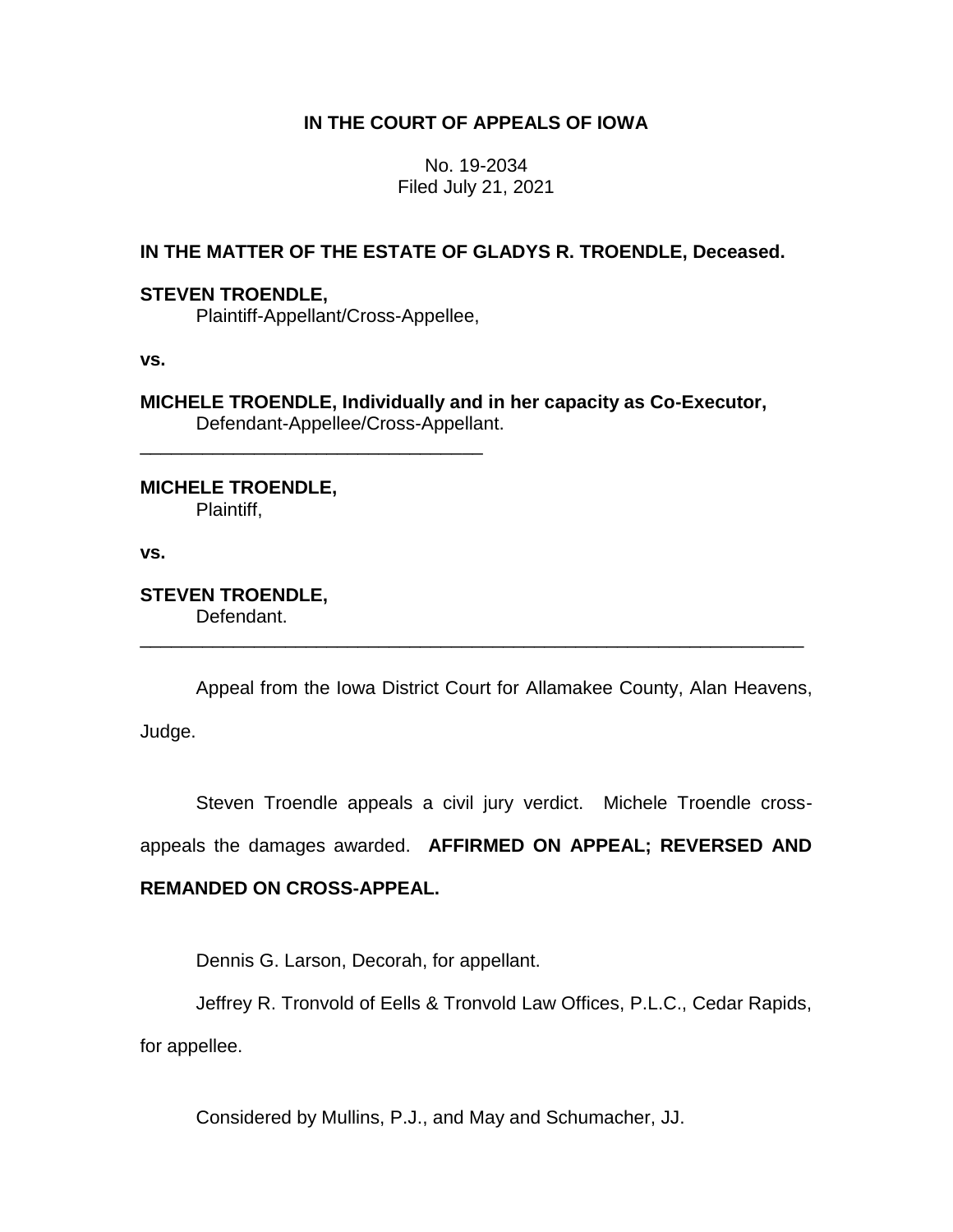## **MAY, Judge.**

Steven Troendle appeals a jury award in favor of his sister, Michele Troendle. Michele cross-appeals. We affirm as to Steven's appeal. We reverse and remand as to damages only on Michele's cross-appeal.

### **I. Facts and Prior Proceedings**

Steven and Michele are the adopted children of Gladys and Richard Troendle. In 1964, Gladys and Richard executed a joint will. It devised and bequeathed all of their property "to the survivor" spouse or, if both "should die in a common disaster," to Steven and Michele, "share and share alike."

Then in 1986, Richard died. That same year Gladys drafted a new will. It directed her estate to be divided between Steven and Michele, "share and share alike."

Eventually, Michele moved back on the family farm. Meanwhile, Steven lived in town with his family.

Gladys's health began to deteriorate. She had a stroke in 2002. After that, she required assistance from Michele to get around the home.

Gladys began discussing possible changes to her will. She told Steven's sons, who rented farmland from her, that she intended for Michele to inherit the family farm.

Gladys's health continued to deteriorate. Michele continued to provide her with day-to-day care. In 2015, Gladys met with an attorney and executed a new will. Unlike her prior will, Gladys's 2015 will left her entire estate to Michele. And it stated: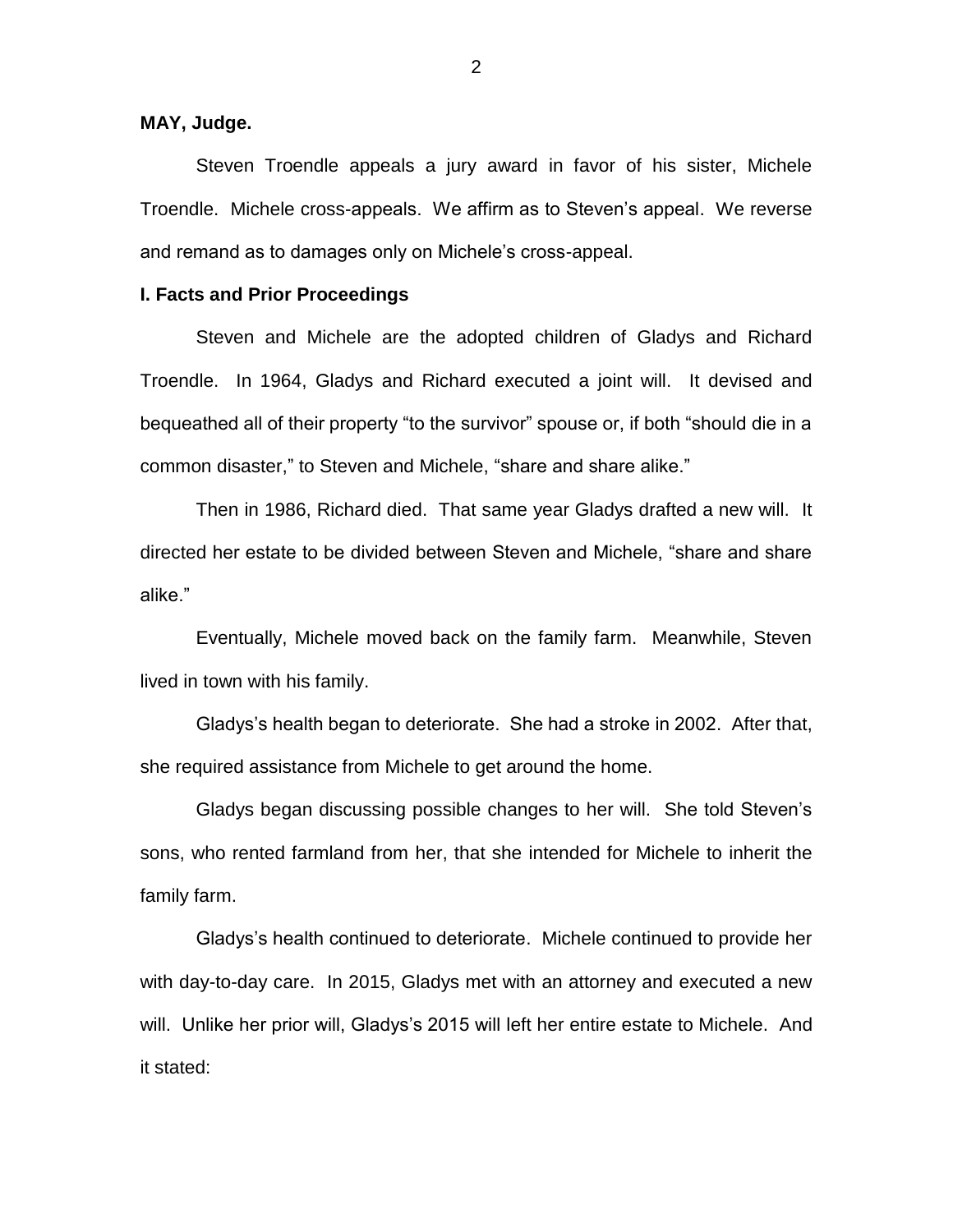I am deliberately omitting my son, Steven Troendle as a beneficiary . . . . I hold no ill will against my son Steven, but wish to leave my entire estate to my daughter Michele because she has a greater financial need for the inheritance and because she has cared for me for many years without any compensation through sickness and infirmity.

Then on March 16, 2016, Gladys died. On April 29, Michele provided Steven with a copy of Gladys's 2015 will. On May 2, Steven initiated probate proceedings using the 1964 will and was appointed executor. Michele became coexecutor on July 11.

Michele continued to live on the farm. However, because Steven and Michele served as co-executors, any maintenance or improvements to the property had to be agreed upon by both Michele and Steven. Several times the two could not come to agreement about how to address issues with the property.

Steven contested the 2015 will, claiming Michele exerted undue influence on Gladys to persuade her to change her will. Michele filed a separate civil lawsuit against Steven stemming from his conduct as an individual and as executor of Gladys's will. Michele asserted ten claims against Steven: abuse of process, tortious interference with inheritance, breach of fiduciary duty, conversion, defamation, fraud, civil conspiracy, concert of action, intentional infliction of emotional distress, and malicious prosecution.<sup>1</sup> Steven moved to consolidate the two cases, which the court granted over Michele's objection. The matter proceeded to a jury trial. Following presentation of the evidence, Steven moved

 $\overline{a}$ 

 $1$  The petition also named Steven's attorney and several of his family members as defendants. Those individuals are not a part of this appeal.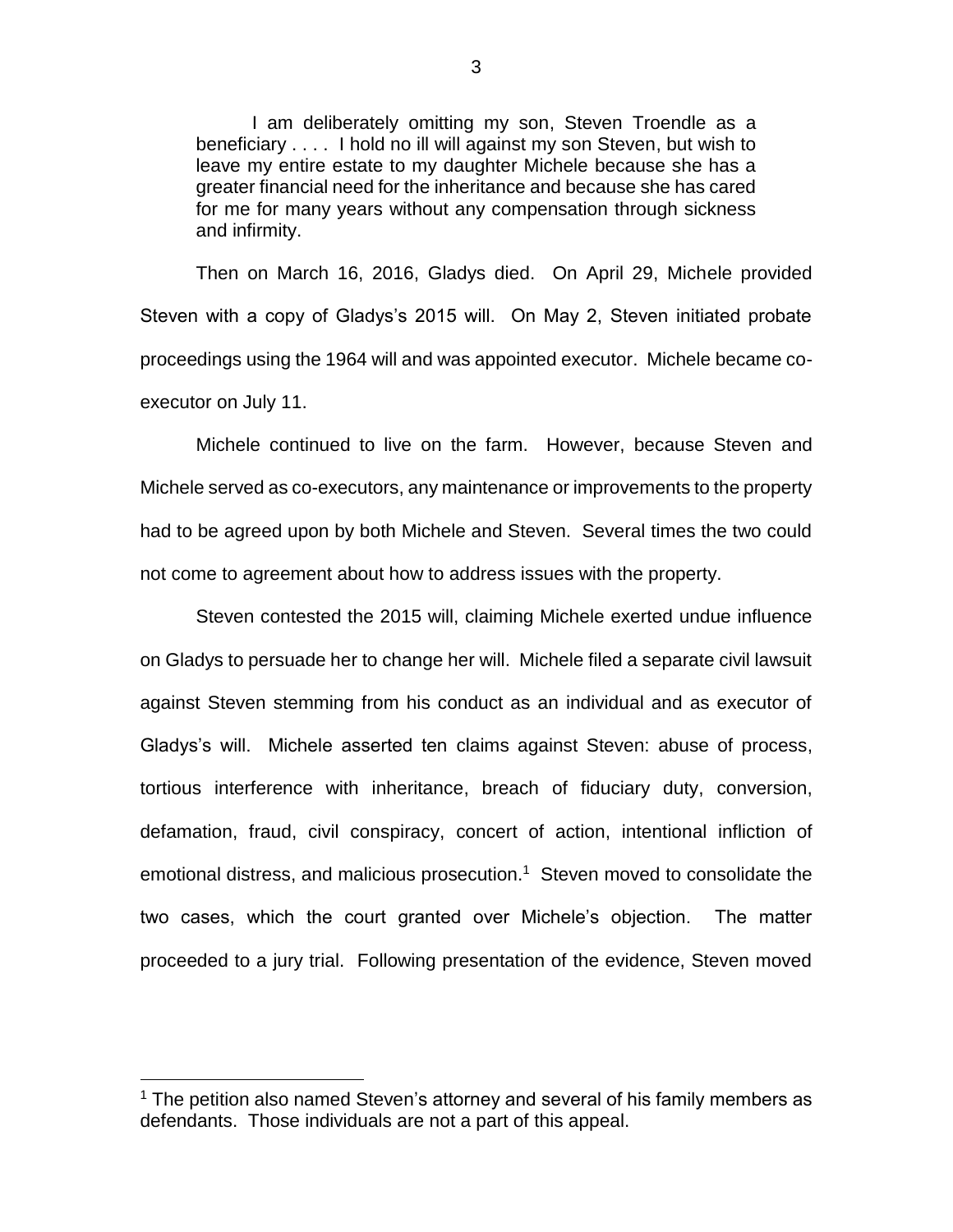for a directed verdict, which the district court denied.<sup>2</sup> Seven of Michele's claims were submitted to the jury, namely: abuse of process; tortious interference with inheritance; breach of fiduciary duty; conversion; fraud; intentional infliction of emotional distress; and malicious prosecution. The court also submitted Steven's undue influence claim.

The jury found Steven did not prove the 2015 will was the result of undue influence by Michele. And the jury found Michele did not establish the elements of her fraud claim. But the jury found Michele did prove her claims of intentional infliction of emotional distress, breach of fiduciary duty, conversion, interference with inheritance, abuse of process, and malicious prosecution. As for damages, the jury awarded \$639.13 in actual damages and \$50,000 in punitive damages on Michele's conversion claim. In addition, the jury awarded \$24,300 in actual damages on Michele's malicious prosecution claim. But the jury awarded no damages on Michele's claims of intentional infliction of emotional distress, breach of fiduciary duty, interference with inheritance, and abuse of process.

Following trial, Steven moved for judgment notwithstanding the verdict (JNOV) or for new trial. Michele moved for new trial or additur. The court denied the motions; entered judgment against Steven for \$74,939.13; and removed Steven as co-executor of Gladys's estate.

Steven appeals, and Michele cross-appeals. Additional facts will be discussed as necessary.

 $\overline{a}$ 

 $2$  The court initially granted the motion for directed verdict with respect to the conversion claim and then later changed its ruling.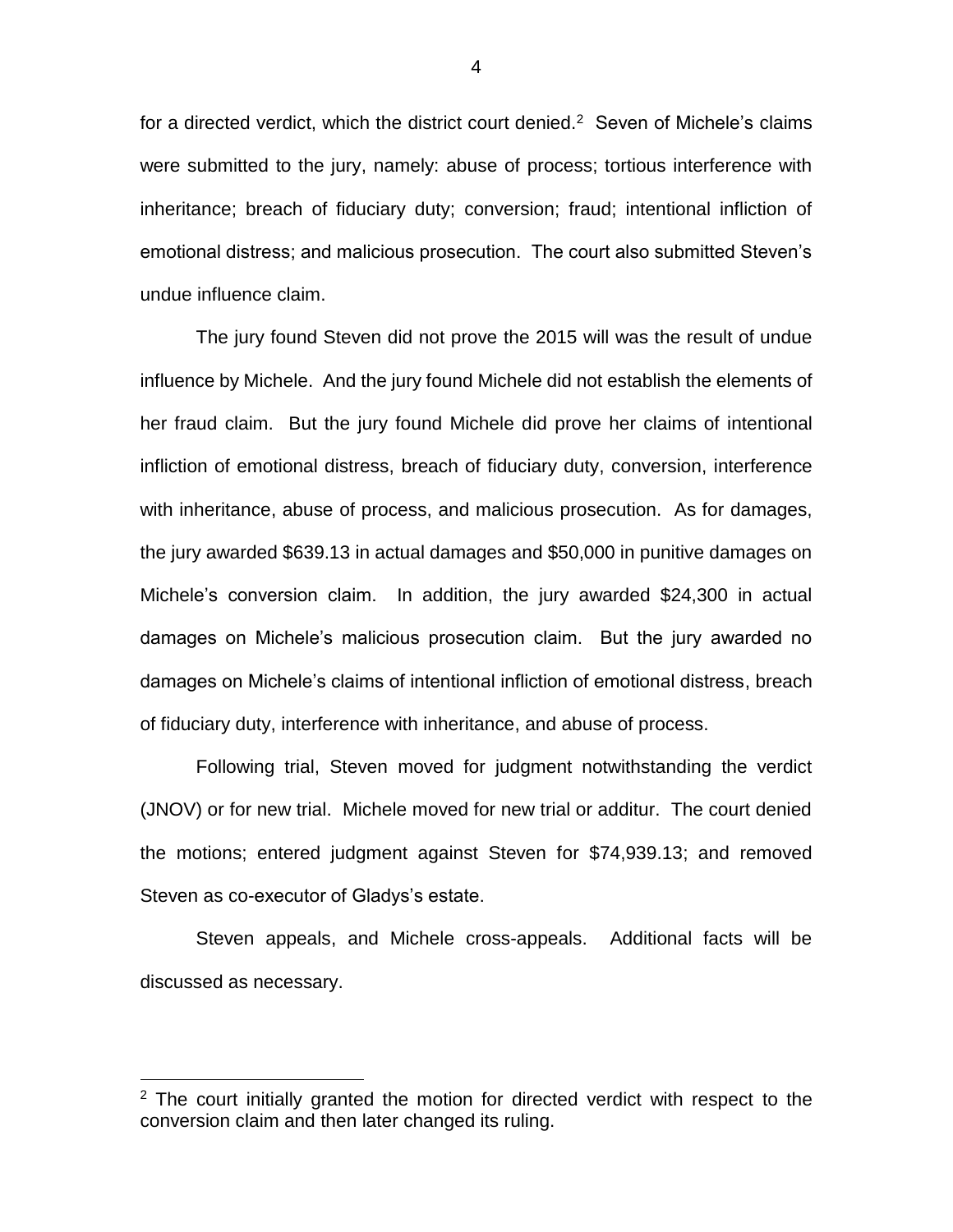#### **II. Discussion**

## **A. Steven's claims**

*1. JNOV*

For his first claim, Steven contends the district court should have granted his motion for JNOV. "We . . . review a district court ruling on a motion for judgment notwithstanding the verdict for correction of errors of law." *Thornton v. Am. Interstate Ins. Co.*, 897 N.W.2d 445, 460 (Iowa 2017) (citation omitted).

"The purpose of [JNOV] is to allow the district court an opportunity to correct any error in failing to direct a verdict." *Easton v. Howard*, 751 N.W.2d 1, 4 (Iowa 2008). "Our role is to decide whether there was sufficient evidence to justify submitting the case to the jury when viewing the evidence in the light most favorable to the nonmoving party." *Smith v. Iowa State Univ. of Sci. & Tech.*, 851 N.W.2d 1, 18 (Iowa 2014) (citation omitted). "Every legitimate inference which can be reasonably made from the evidence is considered, and if reasonable minds can differ on the issue, it is for the jury to decide." *Thacker v. Eldred*, 388 N.W.2d 665, 670 (Iowa Ct. App. 1986) (citation omitted). JNOV is appropriate "only in rare circumstances." *Huss v. State*, No. 16-2145, 2019 WL 478794, at \*2 (Iowa Ct. App. Feb. 6, 2019).

So we must decide if this case is one of those rare circumstances. But to do so, Steven must first present fully developed arguments for us to consider. This is where we reach a significant roadblock. Steven's appellate briefing presents scattershot arguments that are under developed or not supported by relevant legal authority. *See* Iowa R. App. P. 6.903(2)(g)(3) ("Failure to cite authority in support of an issue may be deemed waiver of that issue."); *Midwest Auto. III, LLC v. Iowa*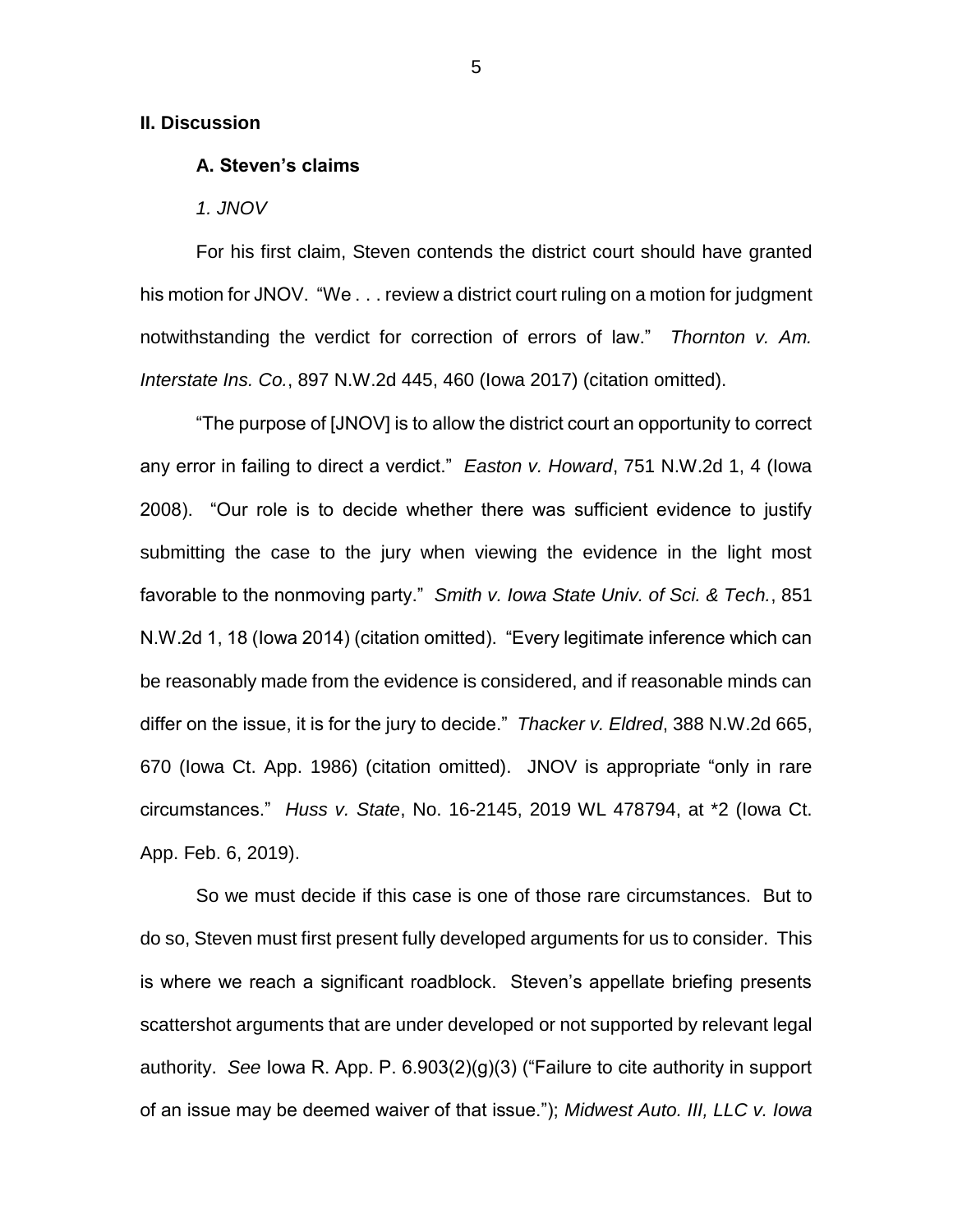*Dep't of Transp.*, 646 N.W.2d 417, 431 n.2 (Iowa 2002) (finding a "random assertion of error insufficient to preserve the issue for appellate review"); *cf. Mahnesmith v. State*, No. 19-0877, 2020 WL 7868233, at \*5 (Iowa Ct. App. Dec. 16, 2020) (noting a party "cannot plant seeds [of an argument] and walk away expecting the court to nurture them to maturity to discover their true identity"); *Shcharansky v. Shapiro*, No. 19-0739, 2020 WL 2487620, at \*10 (Iowa Ct. App. May 13, 2020) (determining a motion for JNOV "was not presented with enough specificity for us to review the issue on appeal"). Moreover, as Michele points out, many of Steven's claims are not preserved because he did not first bring them in his motion for directed verdict. *See Konicek v. Loomis Bros., Inc.*, 457 N.W.2d 614, 617 (Iowa 1990) ("A [JNOV] must stand or fall on the grounds stated in the motion for directed verdict. On appeal, our review is limited to those grounds."). As to the preserved and sufficiently developed arguments, we conclude the evidence presented was sufficient to support the jury's verdicts. The district court did not err in denying the JNOV motion.

### *2. Directed Verdict*

Steven also argues the district court erred in denying his motion for directed verdict on each count. We review the court's denial of a motion for directed verdict for errors at law. *Heinz v. Heinz*, 653 N.W.2d 334, 338 (Iowa 2002). "We consider the evidence in the light most favorable to the non-moving party." *Id.* "If reasonable minds could reach different conclusions based upon the evidence presented, the issue must be submitted to the jury for determination." *Id.* "If there is substantial evidence in the record to support each element of the claim," the district court must overrule the motion. *Id.* (citation omitted).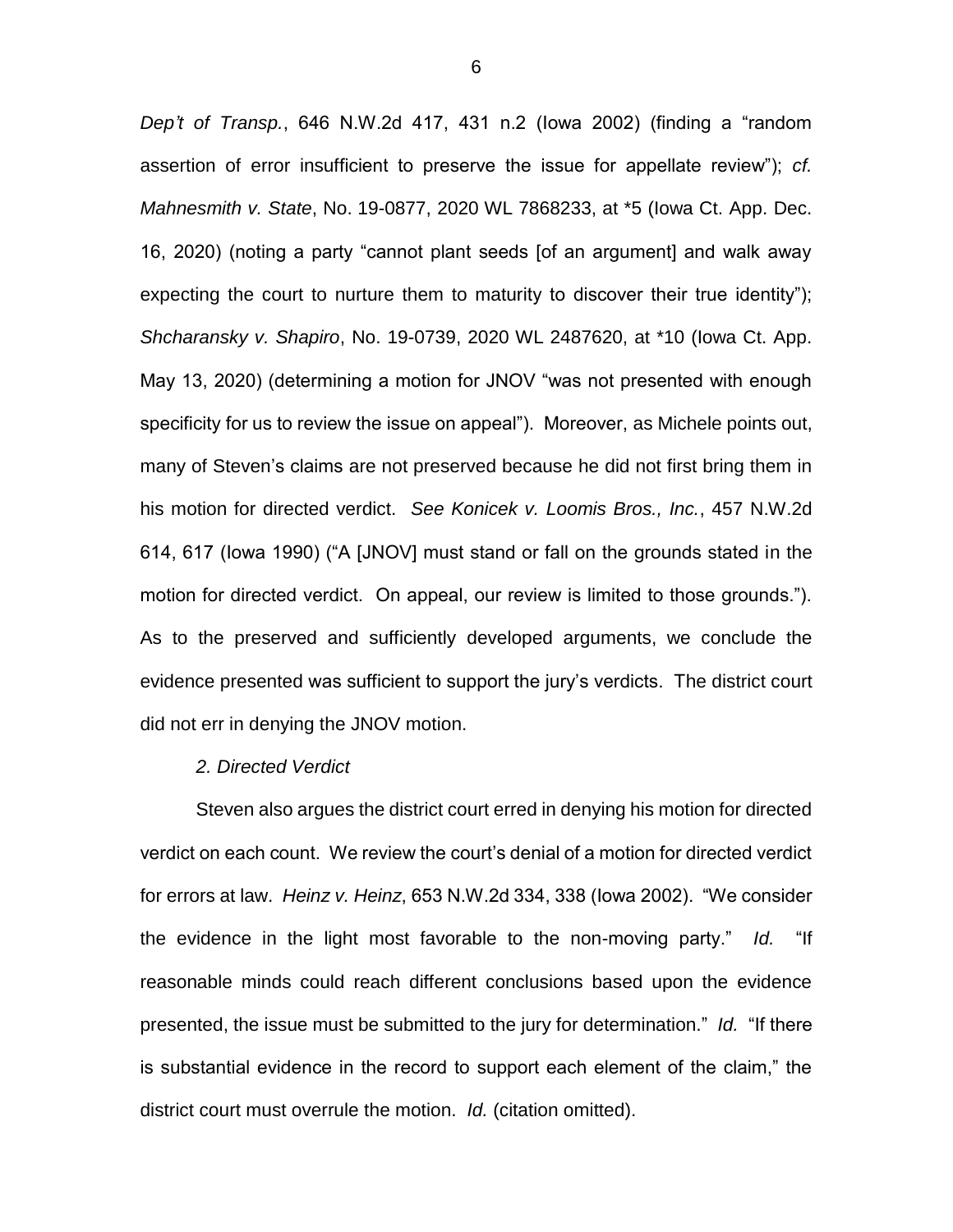On appeal, Steven's argument focuses on the abuse-of-process claim.<sup>3</sup> To

recover on the abuse-of-process claim, the jury instructions required Michele to

establish:

 $\overline{a}$ 

1. On or about the 2nd day of May, 2016, Seven Troendle intentionally used the probate court to initiate probate proceedings with a will from 1964 after<sup>[4</sup>] he knew another will should have been submitted.

2. Steven Troendle used the legal process primarily for harassment, delay and to place himself in the position of [e]xecutor to which he was not entitled, and not for its intended use which is explained in [i]nstruction [n]o. 27.[<sup>5</sup>]

3. Steven Troendle's use of the legal process for the improper purpose was a cause of Michele Troendle's damage.

4. The amount of damage.

Steven argues he could not be liable for abuse of process because, when

he initiated probate proceedings using the 1964 will, it was yet to be determined

<sup>5</sup> Instruction twenty-seven stated:

<sup>&</sup>lt;sup>3</sup> Steven attempts to incorporate all of the arguments from his motions for directed verdict and JNOV into his appellate brief by stating, "Arguments made in both [m]otions are incorporated by reference and are further addressed below." This is not sufficient. The appellant must present and develop their arguments in their appellate brief. It is not for this court to chase down the parties' arguments; it is for the parties to present their arguments before this court for our consideration.

Steven's brief also raises an argument relating to the tortious-interference claim. However, he did not raise the argument in either his written or oral motion for directed verdict. So we will not consider it on appeal. *See Meier v. Senecaut*, 641 N.W.2d 532, 537 (Iowa 2002).

Steven also briefly mentions the conversion claim; but he does not develop his argument beyond a passing reference. So we deem it waived. *See Midwest Auto., LLC*, 646 N.W.2d at 431 n.2.

<sup>&</sup>lt;sup>4</sup> The word "which" was crossed out and replaced with "after" in handwriting. This alteration does not change our analysis.

The wrong act involved in "abuse of process" is using the process for a reason different from the purpose for which the process was designed. For example, it could be using a legal process to force another to take some action or not take some action unrelated to the legal process. The result of the earlier legal proceeding does not matter.

The purpose of probate proceedings is to probate the will of a decedent.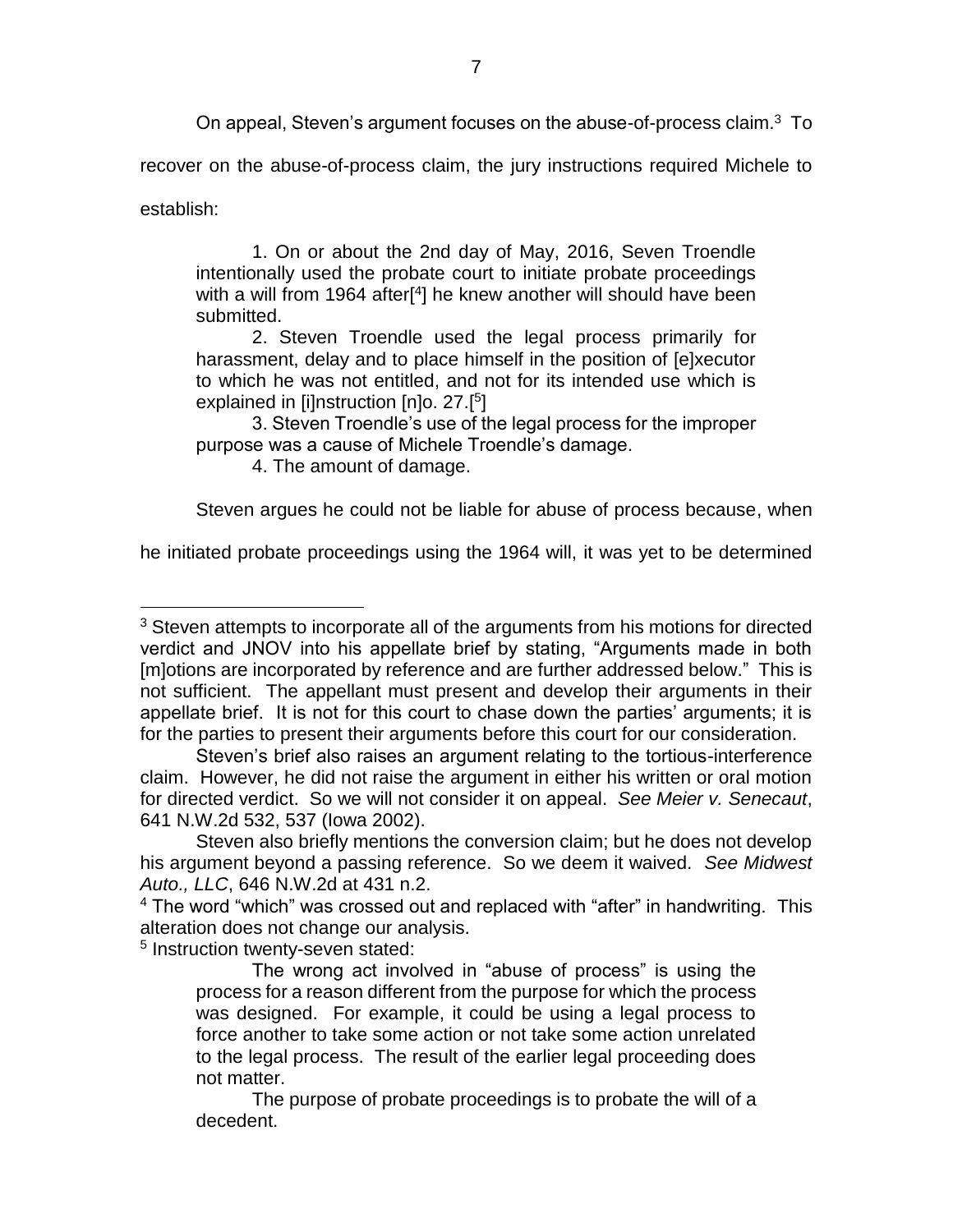that the 2015 will was valid. He also claims he was entitled to serve as executor and his acts were reasonable.

We note Steven has not provided any supporting legal authority for his argument. *See* Iowa R. App. P. 6.903(2)(g)(3) ("Failure to cite authority in support of an issue may be deemed waiver of that issue."). Rather, Steven merely presents his version of events. Michele presented a differing version of events—and a differing explanation of Steven's motivations and conduct. And she presented sufficient evidence to support the elements of her abuse-of-process claim as instructed. So the district court correctly denied Steven's motion for directed verdict.

## *3. Reversal of Directed Verdict on Conversion Claim*

Next, Steven argues the district court erred in reversing its ruling on the motion for directed verdict with respect to Michele's conversion claim.<sup>6</sup> Because Steven does not develop his argument, we consider it waived. *Midwest Auto.*, 646 N.W.2d at 431 n.2.

#### *4. Punitive Damages Award*

 $\overline{a}$ 

Finally, Steven argues the district court should have reduced the punitive damages awarded on the conversion claim because they were excessive. "Appellate review for excessiveness is de novo." *Wolf v. Wolf*, 690 N.W.2d 887, 894 (Iowa 2005). But we again run into an error-preservation issue. On appeal, Steven argues the ratio between actual and punitive damages was constitutionally

 $6$  The court initially granted the directed verdict in anticipation that Steven would promptly return property removed from a security box, including Michele's adoption paperwork, and provide payment for various expenses to Michele.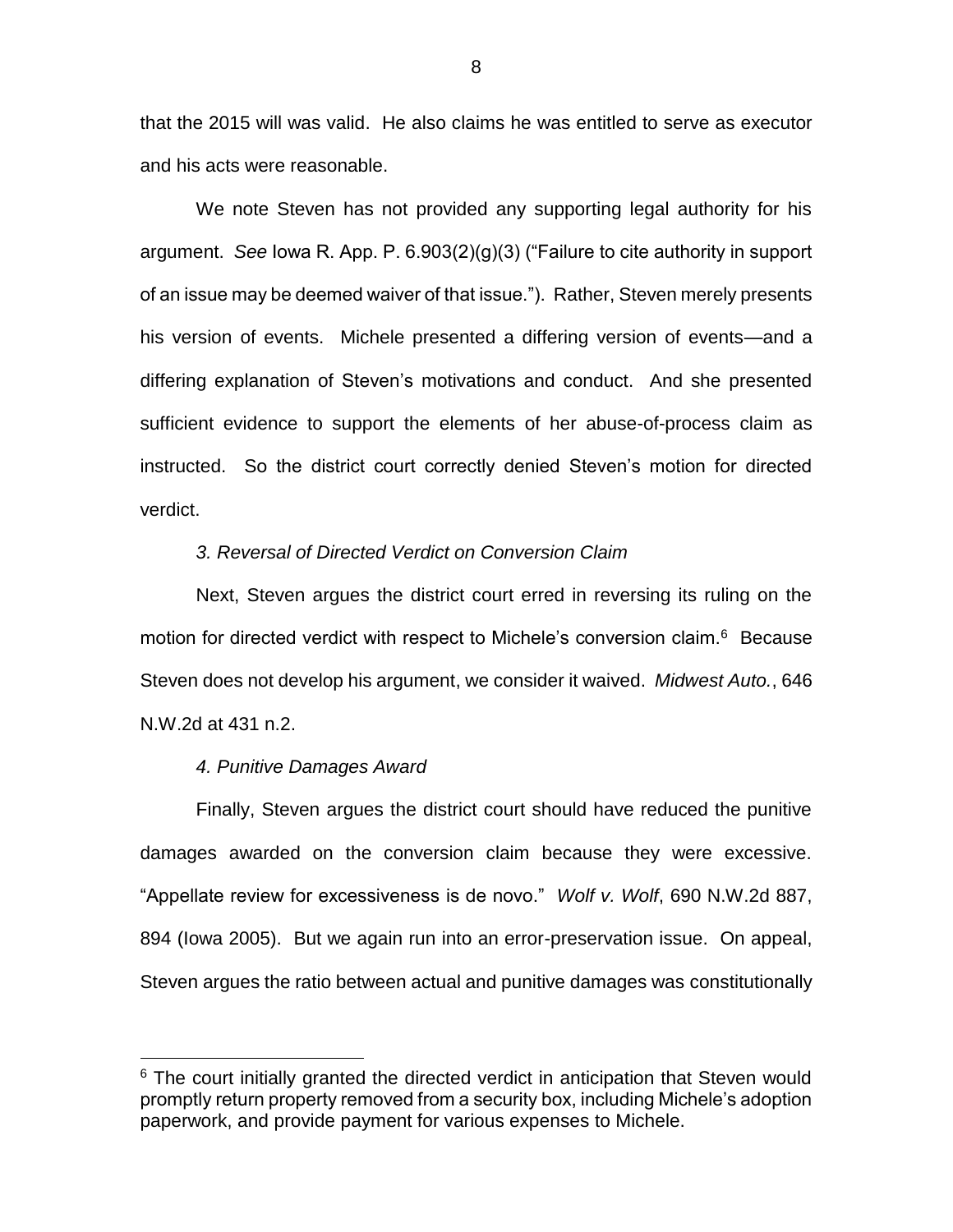excessive under *Thornton v. American Interstate Insurance Co.*, 940 N.W.2d 1, 42 (Iowa 2020), and "various cases cited in *Thornton*, such as *Ezzone v. Riccardi*, 525 N.W.2d 388 (Iowa 1994)." But he did not raise this argument in the district court. So error is not preserved. *See Meier*, 641 N.W.2d at 537.<sup>7</sup>

## **B. Michele's Claims**

 $\overline{a}$ 

For her part, Michele cross-appeals the district court's denial of her motion for new trial or additur. She argues the damages awarded were inconsistent with the jury's liability findings. She asks for "retrial on the issue of damages for the claims of abuse of process, malicious prosecution, interference with inheritance, intentional infliction of emotional distress[,] and breach of fiduciary duty." Alternatively, Michele asks us to "order an additur, and grant a conditional new trial on damages . . . if Michele rejects [our] additur."

"We review the denial of a motion for new trial based on the grounds asserted in the motion." *Fry v. Blauvelt*, 818 N.W.2d 123, 128 (Iowa 2012) (quoting *Estate of Long ex rel. Smith v. Broadlawns Med. Ctr.*, 656 N.W.2d 71, 88 (Iowa 2002)). "If a motion turns on a legal question, such as whether a verdict is inconsistent, we review for correction of errors at law." *Behle v. Youngwirth*, No.

 $7$  Couched within Steven's punitive-damages argument, he also argues the jury's passions were inflamed because of tensions between Michele's attorney and a witness, so he should be granted a new trial as a result of counsel's "improper conduct." But as the district court noted Steven did not object to the testimony or seek any curative measure, so he has failed to preserve error as to that claim. *See State v. Thongvanh*, 398 N.W.2d 182, 187 (Iowa Ct. App. 1986) (holding "[f]or an objection to be timely it must ordinarily be made at the earliest opportunity, once the basis of the objection becomes apparent" and because an objection was not made when it became apparent, error was not preserved).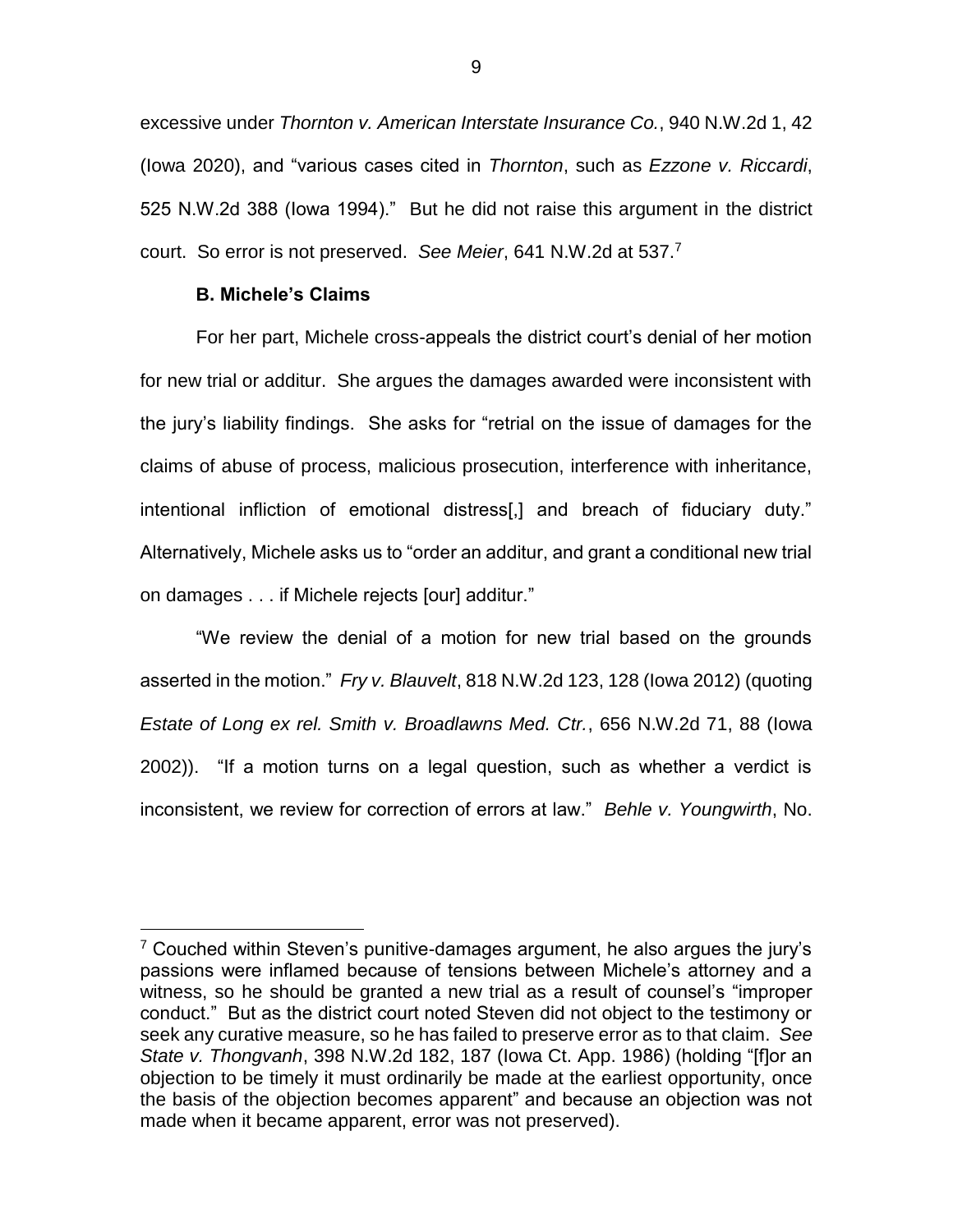19-0967, 2020 WL 6157786, at \*3 (Iowa Ct. App. Oct. 21, 2020) (citing *Pavone v. Kirke*, 801 N.W.2d 477, 496 (Iowa 2011)).

In evaluating whether a verdict is inconsistent, we consider whether it "can be reconciled in any reasonable manner consistent with the evidence and its fair inferences, and in light of the instructions of the court." *Hoffman v. Nat'l Med. Enters., Inc.*, 442 N.W.2d 123, 126-27 (Iowa 1989). If it cannot be reconciled because it is so logically and legally inconsistent, the verdict will be set aside.

*Id.*

 $\overline{a}$ 

Here, the jury found Michele established her claims for abuse of process, malicious prosecution, interference with inheritance, intentional infliction of emotional distress, conversion, and breach of fiduciary duty. Under the court's instructions, damage to Michele was an essential element of each of these claims. Moreover, for each of these claims, the marshalling instruction stated, "If Michele Troendle has proved all of these [elements to the relevant claim], Michele Troendle is entitled to damages in some amount." So it was inconsistent for the jury to find Michele satisfied these claims but not award her any damages for some of the claims. *See id.*

Because we cannot reconcile the jury's liability findings with its damages awards for abuse of process, interference with inheritance, intentional infliction of emotional distress, and breach of fiduciary duty, we reverse the verdicts as to damages on these four counts only. We remand for new trial as to the damages on these four counts.<sup>8</sup> *See Thompson v. Allen*, 503 N.W.2d 400, 401–02 (Iowa

<sup>&</sup>lt;sup>8</sup> Michele's appellate brief also requests "retrial on the issue of damages for the claim<sup>[]</sup> of  $\ldots$  malicious prosecution." But the jury awarded her \$24,300 in damages on this claim, which is not irreconcilable with the jury's liability finding. So we do not reverse damages as to malicious prosecution.